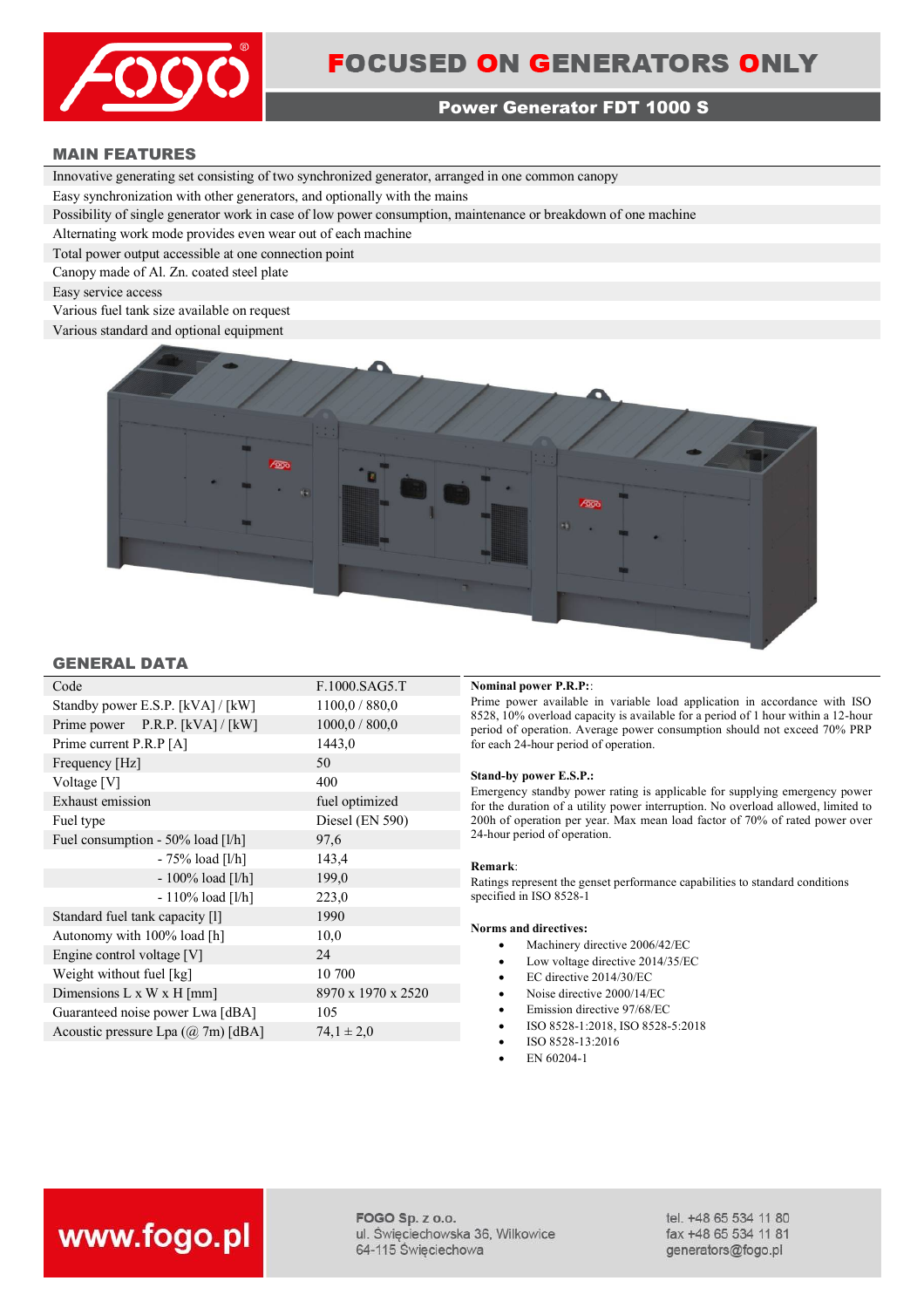

### **Power Generator FDT 1000 S**

### **STANDARD CONTROLLER**

| Controller type: ComAp InteliGen 500                              |
|-------------------------------------------------------------------|
| Easy to operate, intuitive, user friendly graphical interface     |
| Remote control and monitoring                                     |
| Direct communication with ECU                                     |
| Parallel operation for up to 32 gen-sets                          |
| Parallel to Mains function (with InteilGen 210)                   |
| Running Hours equalization                                        |
| Load sharing and VAr sharing via CAN                              |
| Load demand start / stop                                          |
| Detailed event based history with up to 500 records               |
| Rental timers                                                     |
| PLC support with PLC editor and monitor                           |
| High accuracy of voltage and current measurement                  |
| True RMS measurement                                              |
| Generator protection (over/under frequency, voltage, overcurrent) |
| Multipurpose flexible timers with full calendar                   |
| Communication with ECU, supporting CAN J1939 standard             |
| Up to 5 languages in the controller                               |
| Integrated USB for configuration                                  |
| Active SMS and emails in different languages *                    |
| Support of MODBUS RTU/TCP or SNMP v1/v2c *                        |
| Integrated USB Host for uploading/downloading                     |
| *function available with extension module                         |



Geofencing and tracking via WebSupervisor \* Cloud-based monitoring and control \* Work at a temperature of -30°C to +70°C Color display

| <b>Brand</b>                | Scania              | Nominal Voltage [V]                      | 400            |
|-----------------------------|---------------------|------------------------------------------|----------------|
| Type                        | DC13 072A 02-14     | Nominal power factor (cos phi)           | 0,8            |
| Made in                     | Sweden              | Ambient temperature, altitude            | 40 °C, 1000m   |
| Engine power [kW]           | 428,0               | Nominal Power [kVA]                      | 500,0          |
| Emission standard*          | fuel optimized      | IP protection                            | IP $23$        |
| Rotation per minute [rpm]   | 1500                | No of bearing                            | single bearing |
| Engine governor             | electonic           | Coupling                                 | direct         |
| Governor class**            | G <sub>3</sub>      | Technology                               | brushless      |
| Displacement [1]            | 12,7                | Short circuit maintaining capacity       | 270% 10s       |
| No of cylinder              | 6                   | Efficiency $[\%]$                        | 93,9           |
| Fuel system                 | unit injectors, PDE | Insulation class                         | H              |
| Electrical system [V]       | 24                  | Total harmonic content THD [%]           | 1,5            |
| Cooling system capacity [1] | 38,0                | Reactance Xd'' [%]                       | 15,2           |
| Oil pan capacity [1]        | 36,0                | Voltage regulator type                   | DVR, digital   |
| Fuel type                   | Diesel (EN 590)     | Voltage measurement                      | 3 phases       |
|                             |                     | $V_0$ <sup>1</sup> tage acquisar $[0/1]$ | $\sqrt{2}$     |

### **ENGINE ALTERNATOR**

| Brand                       | Scania              | Nominal Voltage [V]                | 400                  |
|-----------------------------|---------------------|------------------------------------|----------------------|
| Type                        | DC13 072A 02-14     | Nominal power factor (cos phi)     | 0,8                  |
| Made in                     | Sweden              | Ambient temperature, altitude      | 40 °C, 1000m a.m.s.l |
| Engine power [kW]           | 428,0               | Nominal Power [kVA]                | 500,0                |
| Emission standard*          | fuel optimized      | IP protection                      | IP $23$              |
| Rotation per minute [rpm]   | 1500                | No of bearing                      | single bearing       |
| Engine governor             | electonic           | Coupling                           | direct               |
| Governor class**            | G <sub>3</sub>      | Technology                         | brushless            |
| Displacement [1]            | 12,7                | Short circuit maintaining capacity | 270% 10s             |
| No of cylinder              | 6                   | Efficiency [%]                     | 93,9                 |
| Fuel system                 | unit injectors, PDE | Insulation class                   | H                    |
| Electrical system [V]       | 24                  | Total harmonic content THD [%]     | 1,5                  |
| Cooling system capacity [1] | 38,0                | Reactance Xd'' [%]                 | 15,2                 |
| Oil pan capacity [1]        | 36,0                | Voltage regulator type             | DVR, digital         |
| Fuel type                   | Diesel (EN 590)     | Voltage measurement                | 3 phases             |
|                             |                     | Voltage accuracy [%]               | $+/- 0,25$           |
|                             |                     | AVR supply system                  | auxiliary winding    |
|                             |                     | AVR supply optional                | <b>PMG</b>           |
|                             |                     | Made in                            | EU                   |
|                             |                     |                                    |                      |

\* According directive 97/68/EC non road mobile machinery engine emission.<br>\*\* According ISO 8528-5:2018

**\*\*** According ISO 8528-5:2018



FOGO Sp. z o.o. ul. Święciechowska 36, Wilkowice 64-115 Święciechowa

tel. +48 65 534 11 80 fax +48 65 534 11 81 generators@fogo.pl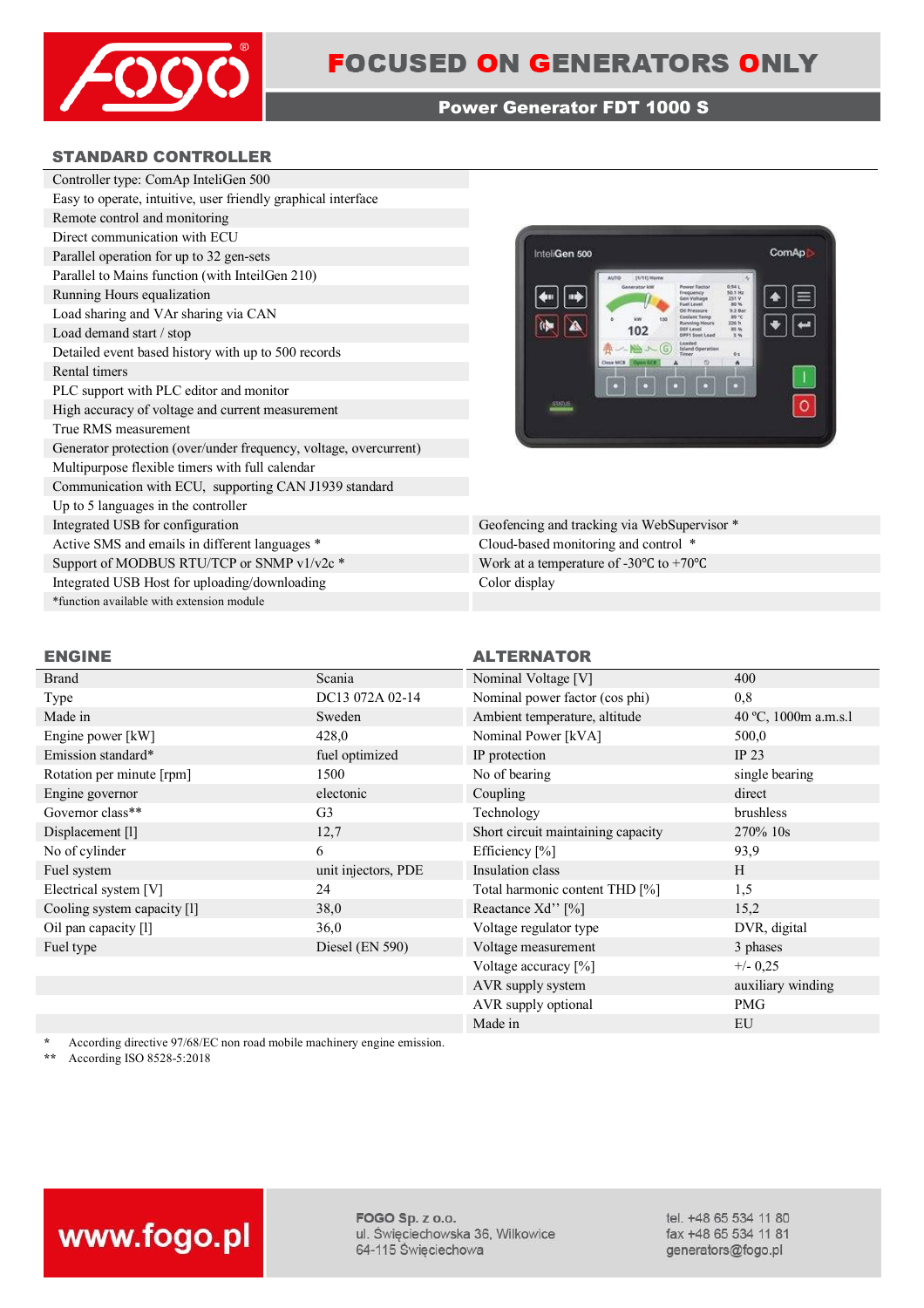

## **FOCUSED ON GENERATORS ONLY**

### **Power Generator FDT 1000 S**

### **STANDARD EQUIPMENT OPTIONAL EQUIPMENT**

| Scania 2 x DC13 072A 02-14 engine                   | $\checkmark$ | Battery disconnection switch              | $\Box$ |
|-----------------------------------------------------|--------------|-------------------------------------------|--------|
| Electronic engine speed governor                    | ✓            | 4 pole GCB Schneider NS Micrologic 2.0    | П      |
| Oil low pressure switch                             | $\checkmark$ | Transfer switch with ATS controller       | П      |
| Oil pressure sensor                                 | $\checkmark$ | GPRS communication card                   | П      |
| Engine high temperature switch                      | ✓            | Ethernet card                             | П      |
| Engine high temperature sensor                      | ✓            | RS 485, RS 232 card                       | П      |
| Engine preheating with thermostat                   | ✓            | Remote display                            | □      |
| Engine oil Titan Cargo 15W40                        | ✓            | Drip space level sensor                   | П      |
| Fuel filter with water separator                    | ✓            | Fuel tank filling pump and shut-off valve | $\Box$ |
| Coolant Fuchs Maintain Fricofin LL-35               | $\checkmark$ | Non-standard canopy color                 | П      |
| Coolant inlet outside of the canopy                 | ✓            | Oil draining hand pump                    | $\Box$ |
| Starting batteries 4x180Ah                          | $\checkmark$ |                                           |        |
| Battery charger                                     | $\checkmark$ |                                           |        |
| GCB 2 x Schneider NS 800 3P+ Micrologic 2.0         |              |                                           |        |
| GCB under voltage release coil                      | $\checkmark$ |                                           |        |
| Bar connection                                      | $\checkmark$ |                                           |        |
| Controller 2 x InteliGen 500                        | ✓            |                                           |        |
| Controller switch                                   | ✓            |                                           |        |
| Acoustic alarm                                      | ✓            |                                           |        |
| Emergency stop button                               | $\checkmark$ |                                           |        |
| Silenced canopy made with Al.-Zn.                   | ✓            |                                           |        |
| Standard color RAL 7024                             | ✓            |                                           |        |
| Fuel tank installed in drip tray                    | ✓            |                                           |        |
| Fuel inlet inside, protected by canopy locked doors | ✓            |                                           |        |
| Fuel level measurement                              | ✓            |                                           |        |
| Exhaust compensator and silencer                    | ✓            |                                           |        |
| Engine and alternator vibro isolators               | ✓            |                                           |        |
| Transportation brackets                             | ✓            |                                           |        |
|                                                     |              |                                           |        |

FOGO Sp. z o.o. ul. Święciechowska 36, Wilkowice 64-115 Święciechowa

tel. +48 65 534 11 80 fax +48 65 534 11 81 generators@fogo.pl